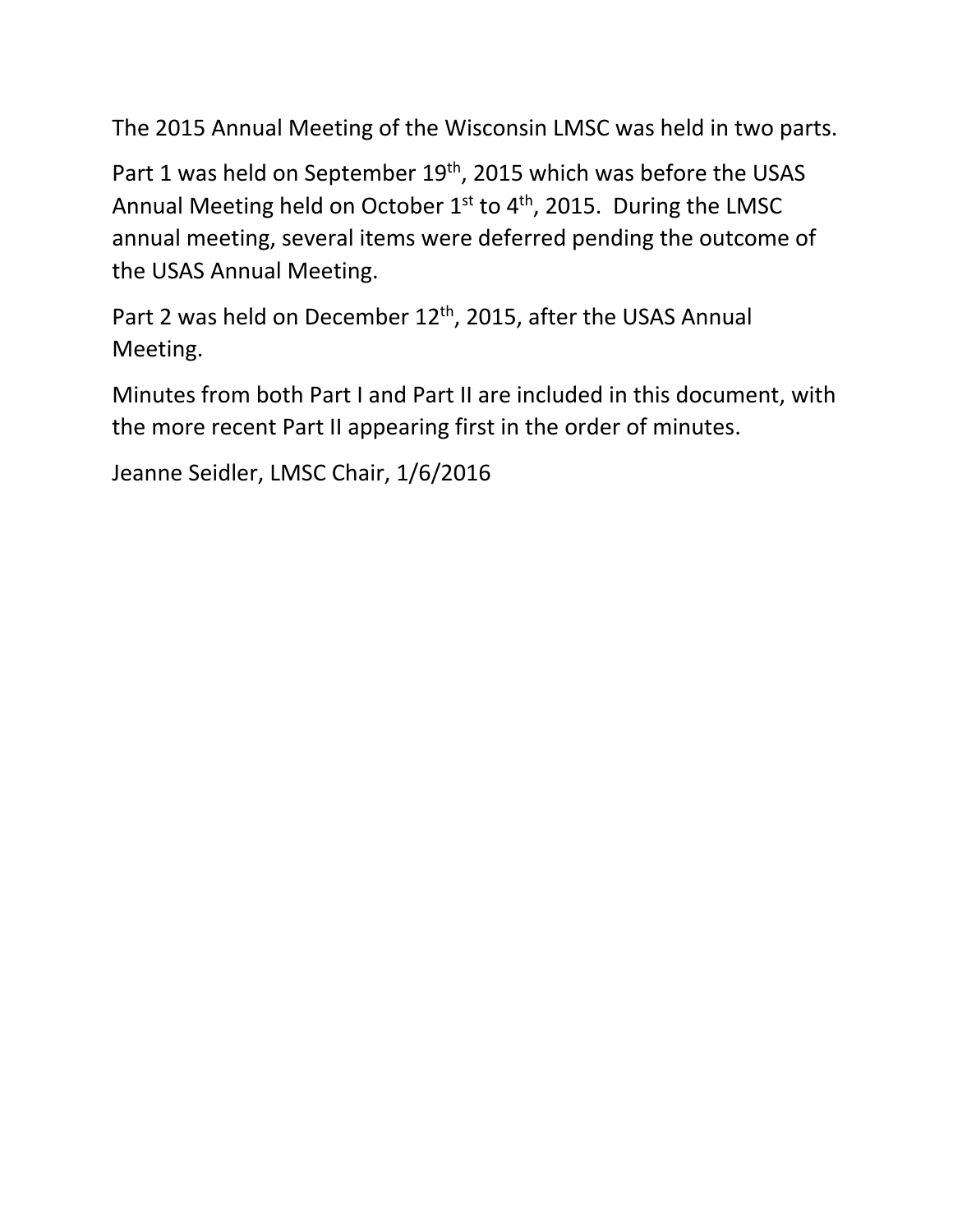WISCONSIN MASTERS SWIM COMMITTEE MEETING Saturday, December 12, 2015 1:30pm @ The Klotsche Pavillion (University of Wisconsin-Milwaukee) Room 140

In attendance: Jeanne Seidler, James Biles, Dick Pitman, Mike Murray, John Bauman, Jerry Lourigan, Dave Clark, Dan Meek via phone – Mindy Seidler

Jeanne called the meeting to order and commented that USMS has named Bill Benner as their interim CEO.

Jeanne also noted that Jerry, Dave, James, and Mindy had attended the Program Directors Meeting in Chicago (September 2015)

A brief discussion was entertained regarding the previous meetings minutes. MOTION was made by Dick Pitman to approve the minutes 2nd by Mike Murray VOTE was called and MOTION CARRIED unanimously

Jeanne directed the meetings attention to the financial statement (report), which was included with the agenda. General discussion and review was conducted by the Committee. This discussion lead into a brief conversation on the 2016 budget, which was also included in the agenda. MOTION was made by Dave Clark to approve the financial statement 2nd by James Biles VOTE was called and MOTION CARRIED unanimously

#### **COMMITTEE REPORTS**

Jeanne shared with the group that she had identified a free email announcement application, MailChimp, that could be used to provide information, i.e., upcoming events, the newsletter, etc. She would need a list of the membership/recipients from the Registrar to populate the program.

#### **OLD BUSINESS**

Jeanne directed the committee to the indemnification paragraph that was included with the agenda. It was noted that this is a USMS requirement for consistency with USMS By-Laws.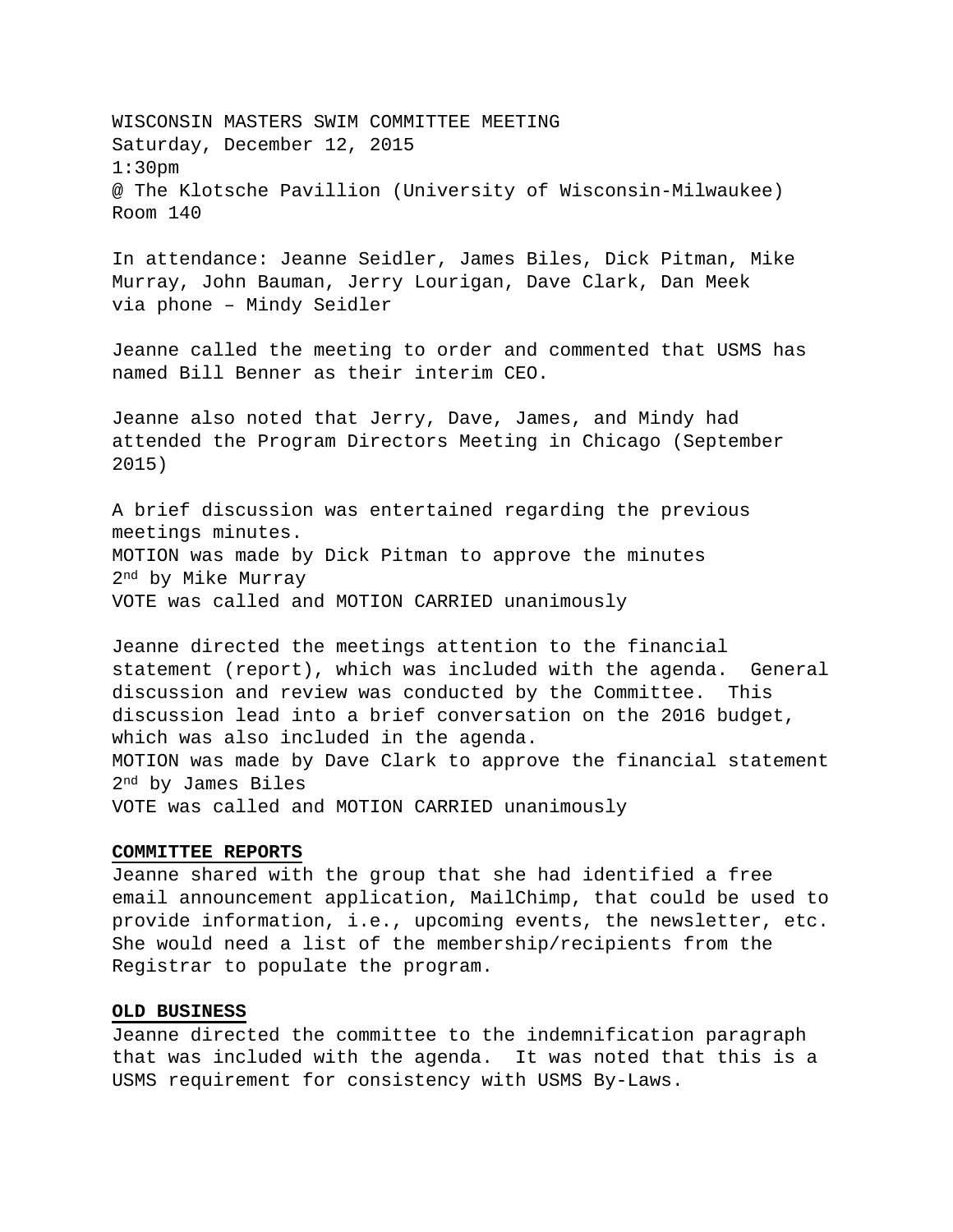MOTION was made by Dick Pitman to include this language in our By-Laws 2nd by Mike Murray VOTE was called and MOTION CARRIED unanimously Jeanne opened a discussion concerning filling committee positions, with the majority of the conversation concerning the next Vice Chair. MOTION was made by Dave Clark nominating James Biles for the Vice Chair position. 2nd by Mike Murray MOTION NOMINATION(s) to be closed was made by Dave Clark 2nd by Mike Murray VOTE was called and MOTION CARRIED unanimously MOTION was made by John Bauman to name James Biles Vice Chair by acclimation 2nd by Dave Clark VOTE was called and MOTION CARRIED unanimously

A brief discussion ensued regarding the need for the establishment of election procedures. It was agreed upon that this would be something assigned to the Vice Chair position. \*James Biles volunteered to consider/propose election procedures, i.e., by phone, participation, by email, etc. \*Jerry Lourigan volunteered to research/propose-establish guidelines for sanctioning events MOTION was made by Dick Pitman to develop and establish election procedures 2nd by Mike Murray VOTE was called and MOTION CARRIED unanimously

Jeanne directed the committee to the last page of the agenda to the document referencing WMSC POLICIES 2015. A discussion followed on the event/pool surcharge (insurance) MOTION was made by Dave Clark calling for meet registrants/participants to pay \$1/per person to cover surcharge, with a start/effective date of 1/1/2016. 2nd by Mike Murray VOTE was called and MOTION CARRIED unanimously

The committee then entertained the surcharge topic for open water events. The group agreed to a \$5/per swimmer charge up to \$1,000, with a \$300 minimum in line with the USMS formula. The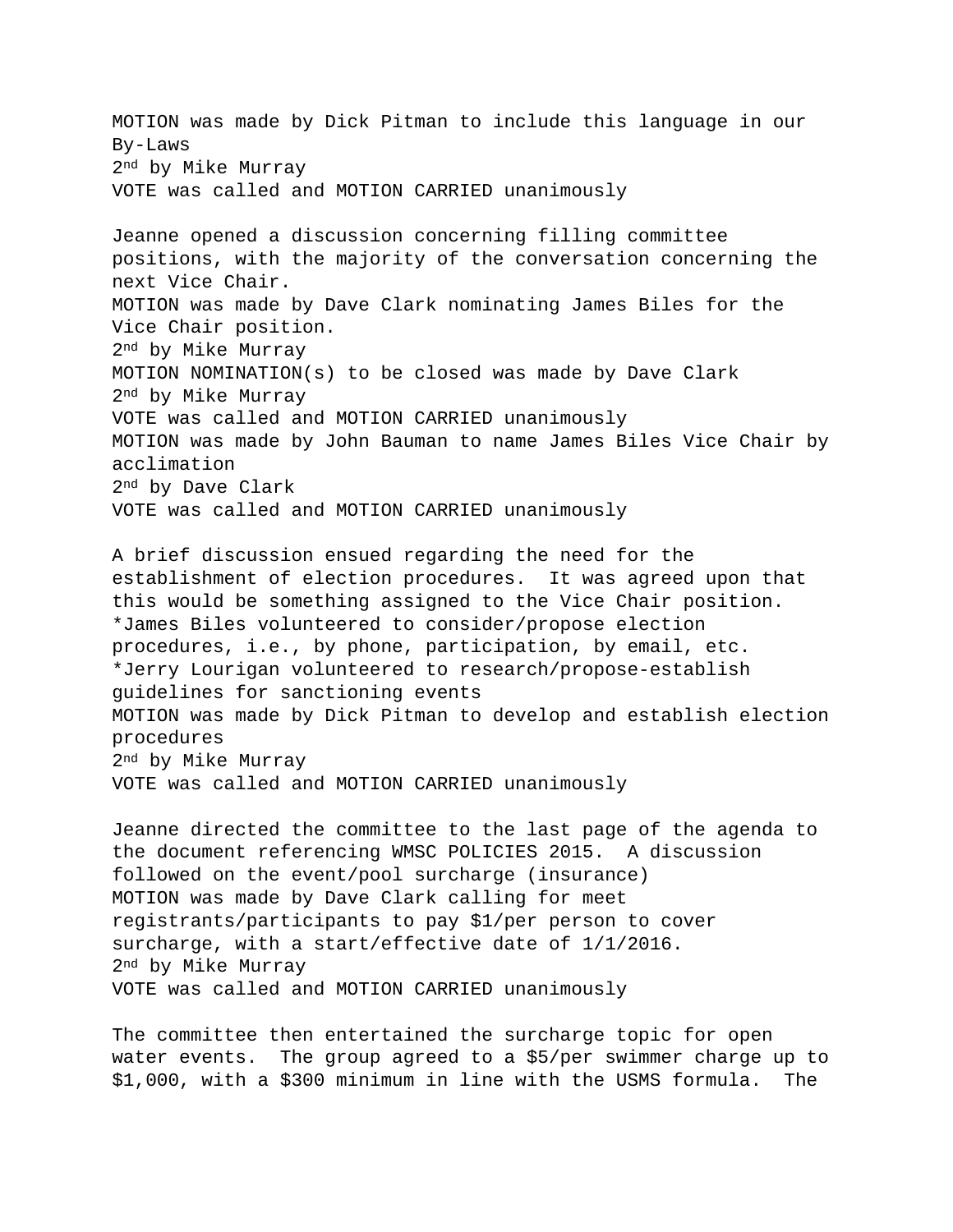collected funds will cover 100% of the reimbursement of the USMS surcharge. MOTION was made by James Biles as outlined above 2nd by Dave Clark VOTE was called and MOTION CARRIED unanimously

Jeanne initiated a discussion on the next item, LMSC Dues Collected with USMS Individual Registration, but tabled the discussion to move on to the next item.

Jeanne opened discussion on USMS Coaching Certification/USMS Coaching Clinic Reimbursement Policy. The discussion led to the following wording to this policy:

Effective 1/1/2016, the Wisconsin LMSC will provide a scholarship of a reimbursement of 100% of the course fee for any USMS Coaching Certification Class or USMS Coaching Clinic successfully completed by a Wisconsin LMSC member/coach to the extent that the fees are not paid through other resources. The Wisconsin LMSC will not reimburse any travel, lodging, or meal fees for travel to a USMS Coaching Certification Class or USMS Coaching Clinic. The coach must be a member of the Wisconsin LMSC. For Wisconsin LMSC members who have successfully completed a USMS Coaching Certification Class prior to 1/1/2016, the Wisconsin LMSC will reimburse 50% of the class fee unless the fee for a specific coach has otherwise been reimbursed through other resources. Application for past reimbursement must be made in writing to the Wisconsin LMSC Coaches Chair. The first 20 applications for coaching Levels  $1\&2$  (combined), and first 20 for each of the other three coaching levels (20 for Level 3; 20 for Level 4; 20 for level 5) for a total of 80 scholarships will be available annually. Each applicant will be required to make written application to the Coaches Chair. Should more than 20 applicants solicit scholarships, the Vice Chair, Treasurer, and Chair will review class availability and funding and make a determination if additional applications will be approved. Members who have been reimbursed are required to participate at Wisconsin LMSC swim clinics. Conflicts and excused absences (to the LMSC swim clinics) will be reviewed and addressed by Coaches Chair.

In addition, Dave Clark will be designing an application form for LMSC members to use in notifying the Coaches Chair of their intent to enroll in the Coaches Certification/USMS Coaches Clinic. He will also design a similar form for ALTS.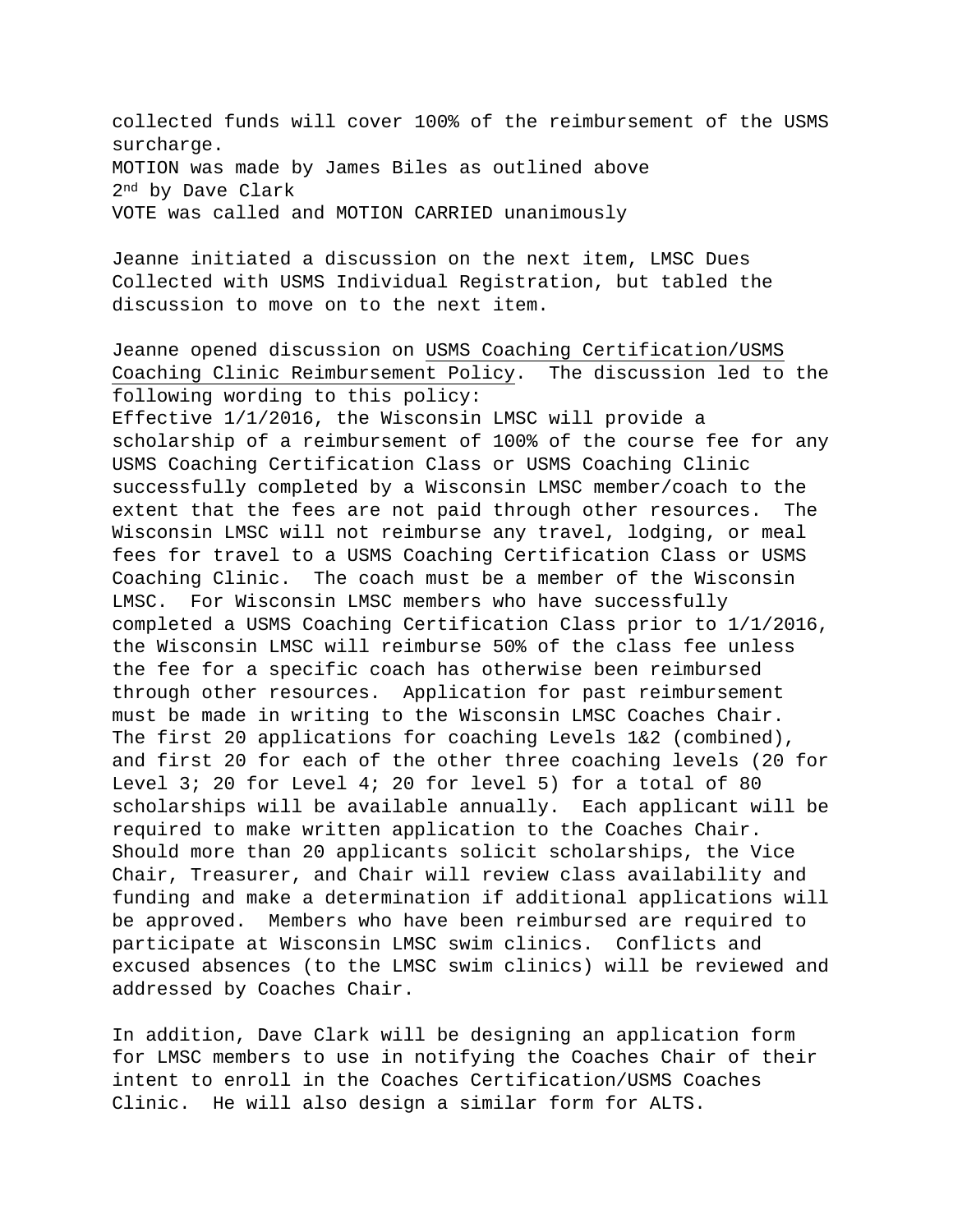MOTION was made by Dave Clark to adopt the language proposed (above) as the Coaching Clinic Reimbursement Policy. 2nd by James Biles VOTE was called and MOTION CARRIED unanimously

Jeanne opened discussion on the USMS Adult-Learn-to-Swim Certification Policy. The discussion led to the following wording to this policy:

Effective 1/1/2016, the Wisconsin LMSC will reimburse 100% of the course fee for any Wisconsin LMSC member swimmer who successfully completes the USMS Adult-Learn-to-Swim training. Reimbursement will be made only to the extent that the fees are not covered by other resources. The Wisconsin LMSC will not reimburse any travel, lodging or meal fees for travel to a USMS Adult-Learn-to-Swim class. For Wisconsin LMSC members who have completed a USMS Adult-Learn-to-Swim class prior to 1/1/2016, the Wisconsin LMSC will reimburse 50% of the class fee unless the fee for a specific member has otherwise been reimbursed through other sources. Application for past reimbursement must be made in writing to the Wisconsin LMSC Vice Chair. The first 10 applications for Adult-Learn-to-Swim training will be processed for scholarships annually. Each applicant will be required to make written application to the Vice Chair. Should more than 10 applicants solicit scholarships, the Vice Chair, Treasurer, and Chair will review class availability and funding and make a determination if additional applications will be approved. Members who have been reimbursed are required to participate at Wisconsin LMSC swim lesson events. Conflicts and excused absences (for LMSC swim lesson events) will be reviewed and addressed by Vice Chair.

MOTION was made by James Biles to adopt the language proposed (above) as the USMS Adult-Learn-to-Swim Certification Policy. 2nd by Mike Murray

VOTE was called and MOTION CARRIED unanimously

Jeanne suggested that the remaining agenda items be tabled until January 10, 2016, at which time the committee could reconvene after the swim meet at Pabst Farms YMCA. MOTION by Dick Pitman to adjourn 2nd by Dave Clark The MEETING ADJOURNED at 4pm.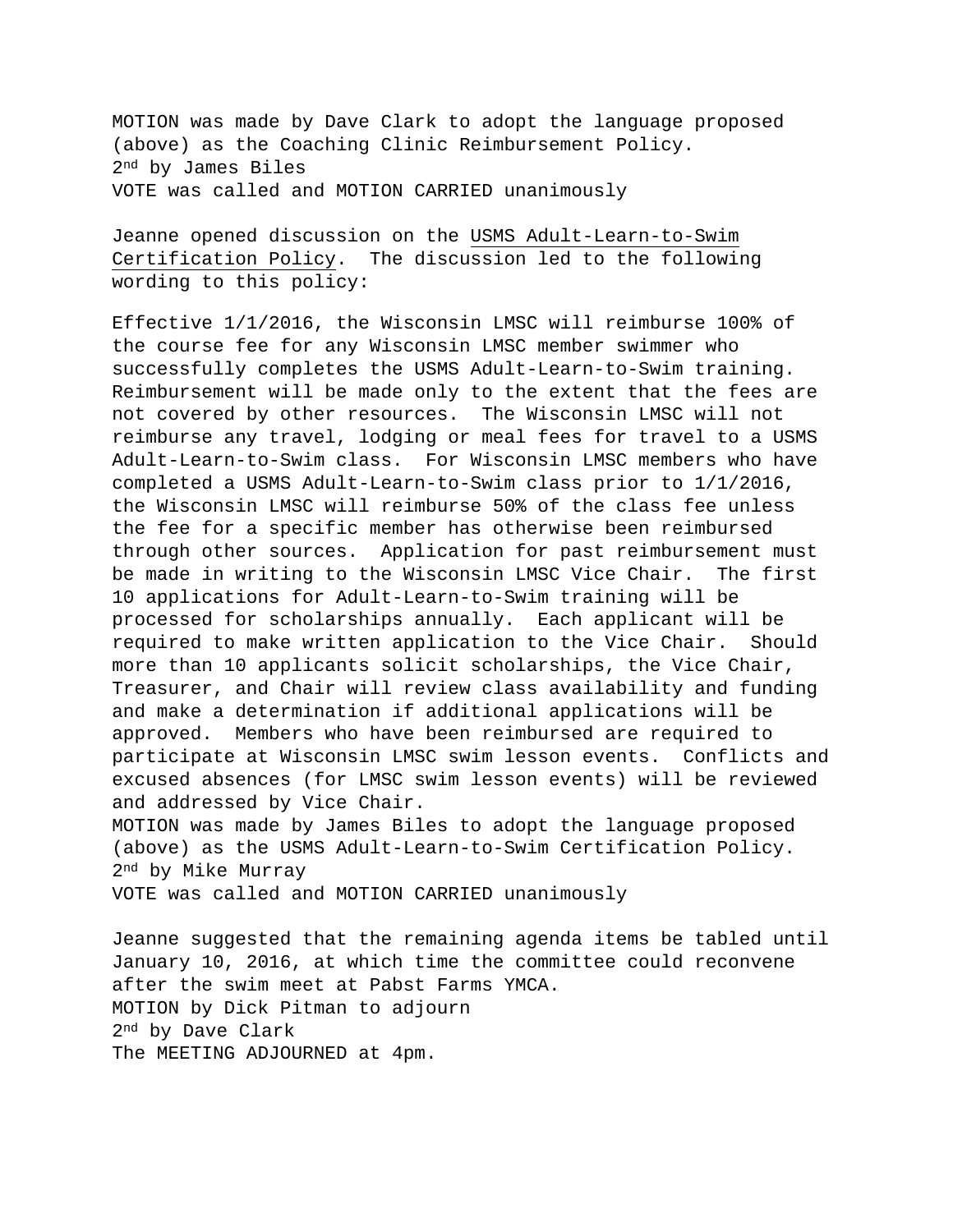These minutes were captured and respectfully submitted by Dan Meek.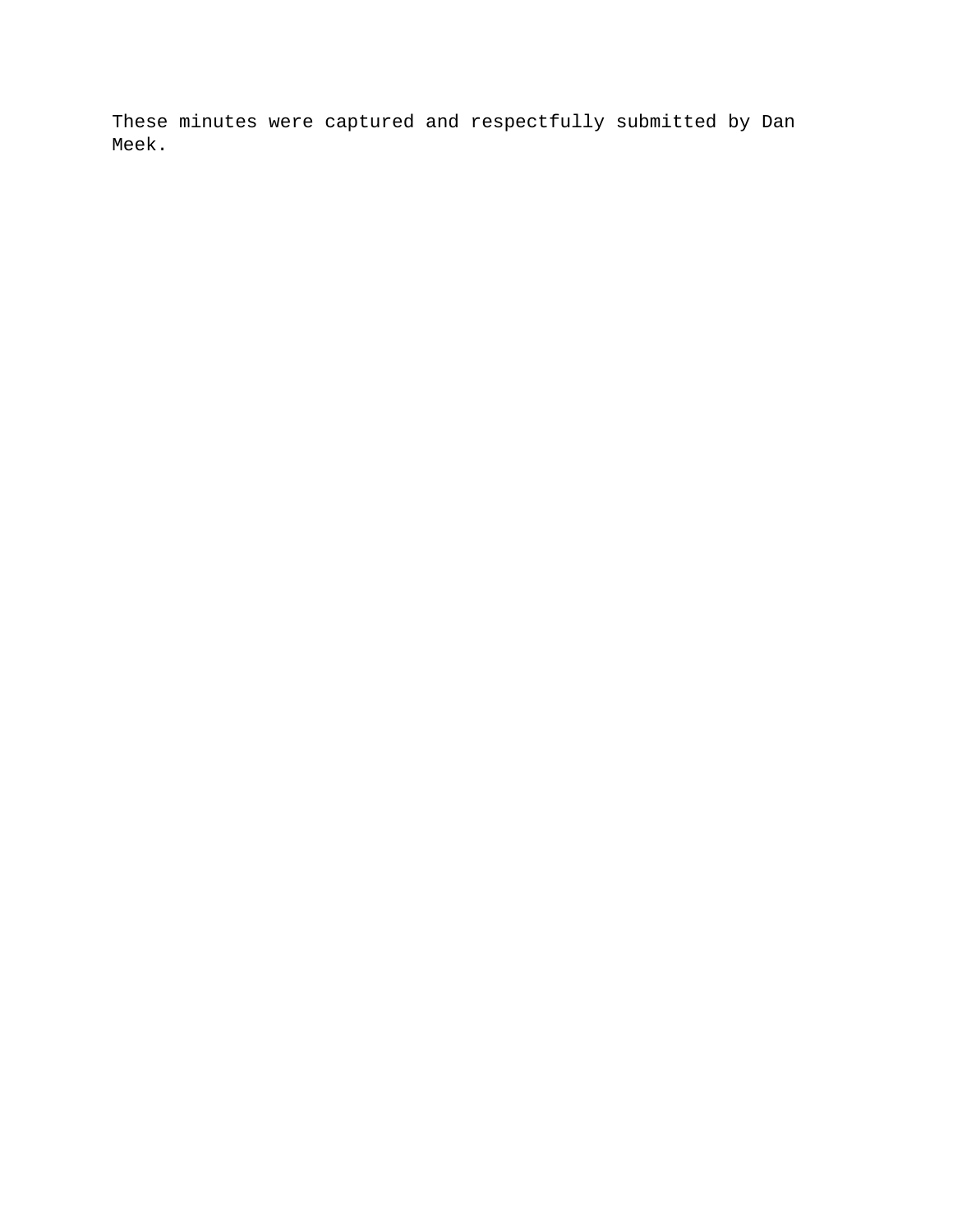# **WMSC, Inc. Annual Meeting September 19, 2015**

Members Present: John Bauman, James Biles, Dave Clark, Elyce Dilworth, Suzi Green, Dan Meek, Dick Pitman, Melodee Nugent, Mary Schneider, Jeanne Seidler

# **Announcements**

Thank you to Fred Russell for being the Coaches Chair for the past few years. There are swimmers with local ties featured in Swimming Magazine.

### **Committee Reports**

**Secretary**…Minutes from last year's meeting MSA. Nothing else to report.

**Newsletter**…Mary thanks everyone for contributing. She is very happy we're saving a ton on printing and mailing. Continue to send her articles (especially after hosting an event, and within five days if possible)

**Coaches**…Fred to retire this year. Dave to be nominated.

**Fitness**…Melodee plans to do Water Warriors again this year. There is a slight increase in the budget for awards this year.

**Registrar**…We have a second club now. WMAC membership number is at 544.

**Sanctions**…We have a variety of events. Schedule will be posted on the website.

**Safety**…Jerry was not present and there was nothing to report.

**Records**…Nothing to report.

**Treasurer**…Mike was not present. Jeanne reported that we are financially stable.

**Officials**…Susan Wagner was not present. She will continue as officials chair.

**Chair**…Jeanne reported on the Phoenix meeting about the mission of non-profit organizations. Profits must be used to meet further the mission; otherwise non-profit status of WMSC/USMS could be compromised.

**Long Distance/Open Water**…James reports that MOWS was awesome and that Big Shoulders was cancelled due to unsafe weather conditions. He reported that USMS wants more "festivals" (two National Championship events on the same day). He wonders what we can do to increase our registrations. Can we email all USA swimmers about the opportunity to join Masters? Can April Learn-to-Swim Month help us? We need public relations.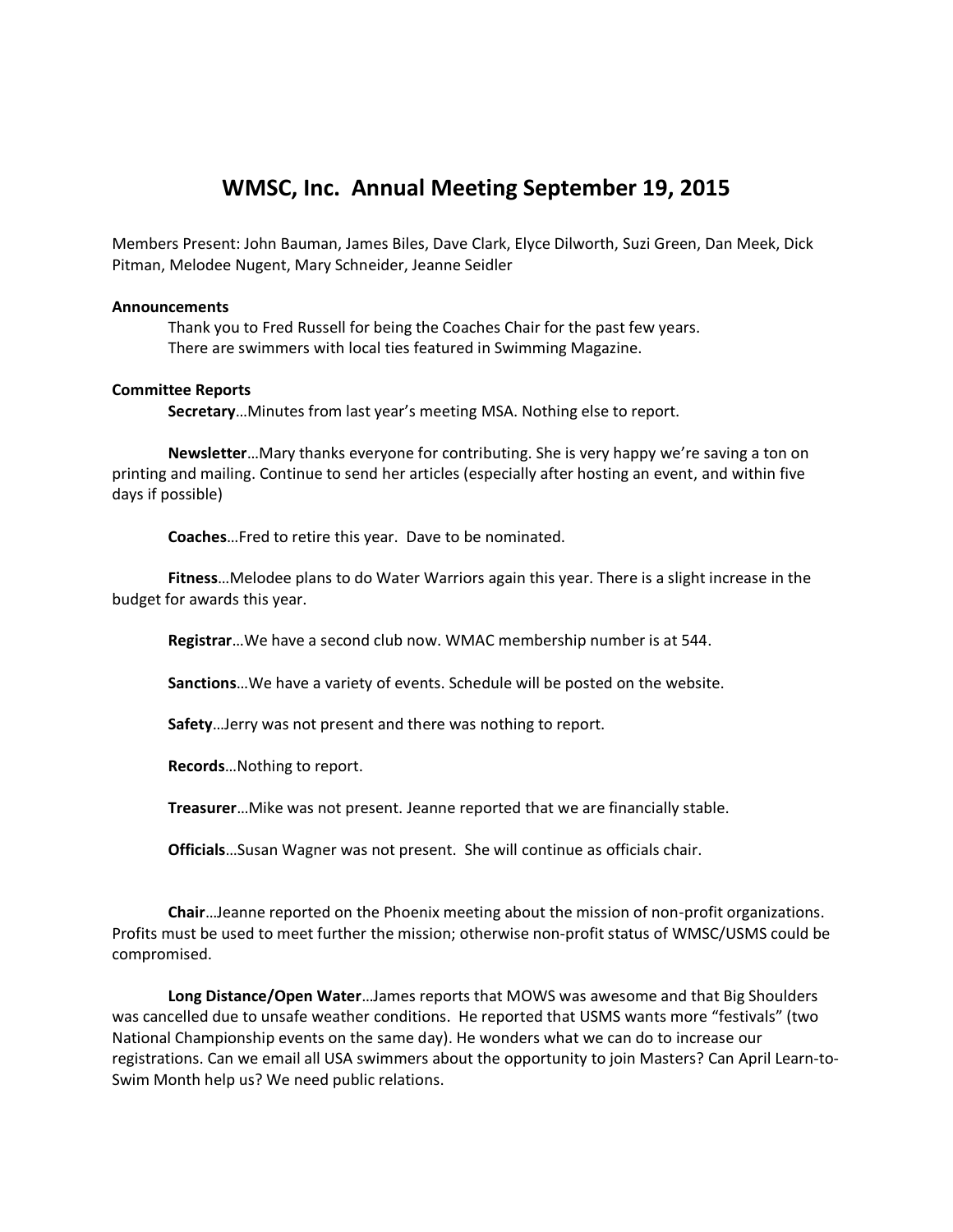**Convention delegates**…Jeanne and James were automatic delegates due to their committee statuses. Elyce was a delegate of USMS due to her committee status. Suzi and John were representing WMSC, and Dave and Mary were at-large delegates.

# **Old Business**

Online meet registration is going well. Jeanne would like to see all meet directors do their own meet entries and receive their own payments. Right now, everything is being run through the WMAC treasury and being reimbursed, and Jeanne is doing all of the Club Assistant work.

It would be nice to have a WMSC Swimming Wall of Honor. There was discussion about how criteria one would need to meet to receive such an honor. Many ideas were thrown around; contributions, number of years active, top ten times, offices held, meets attended, variety of events swum, FINA times, All-American status…Dick will get a couple of people and formulate criteria which he will send out for feedback.

Jeanne thanks all for attending meets. It always looks good to have participation from officers.

Jeanne knows of two nominations for the Dorothy Donnelly Award this year. Suzi Green was the recipient of one of these awards at Convention.

# **New Business**

The annual meeting will revert back to the first Saturday following Convention, which for next year will be October 1, 2016. Potential delegates should submit their interest in attending no later than June 1, 2016. Convention is September 21-25 in Dallas.

Registration for clubs and workout groups for 2016 is open. Individual registration starts November 1, 2015. New members could have registered by September 1, 2015 to get the 16-month deal. We are still snail-mailing a few invoices for a few select people. Jeanne moved to raise the registration fee to \$16 from \$13 to facilitate motions later in this text. This would bring in about \$1500 more per year. This was tabled until after Convention, when more would be known about the insurance fee structure.

The proposed meet schedule looks good. If we want to continue to run a meet in Baraboo, MAM would have to be in charge of running the meet to ensure a smooth and enjoyable meet. There was discussion about the water temperature last year in West Bend. The pool was REALLY COLD. Jeanne was going to contact them to discuss if this was the standard temperature, or if there were extenuating circumstances, such as a broken heater. The HS girls will time the meet for a donation to their team. The meet schedule was MSA.

There was discussion to increase the pay for officials from \$15 to \$20/hour. Many of them drive some distance to help us out. We discussed a four hour minimum and \$5/15 minutes for anything over four hours. This was MSA.

Next we discussed the ALTS program. It costs \$300 for an attendee. It is theorized that eventually teaching adults to swim may increase membership. The classes are in Chicago. Elyce thinks that participants should have to give something in return if we pay for them to attend. Jeanne said there should be some kind of contract in place. She had a couple of unshaped ideas. Elyce wants to check with her connections to see how others handle this. This was MSA to be tabled.